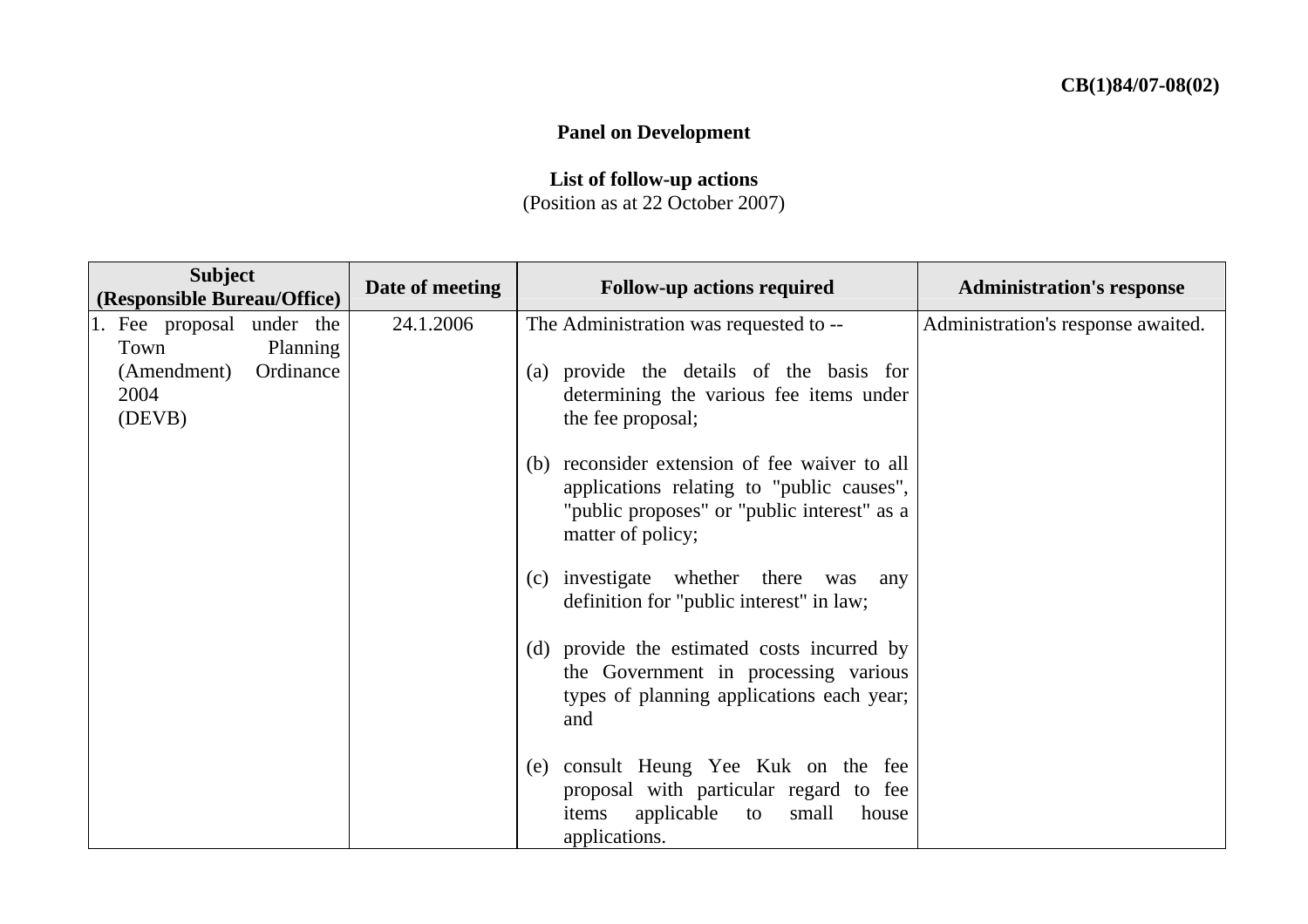| <b>Subject</b><br>(Responsible Bureau/Office)                                                                                                                                                             | Date of meeting | <b>Follow-up actions required</b>                                                                                                                                                                                                                                             | <b>Administration's response</b>                                                                                                                                                                                |
|-----------------------------------------------------------------------------------------------------------------------------------------------------------------------------------------------------------|-----------------|-------------------------------------------------------------------------------------------------------------------------------------------------------------------------------------------------------------------------------------------------------------------------------|-----------------------------------------------------------------------------------------------------------------------------------------------------------------------------------------------------------------|
| 2. Enhancement of continuity<br>of the pedestrian links<br>along the northern shore of<br>the Hong Kong Island and<br>accessibility<br>the<br>and<br>environment<br>of<br>the<br>harbourfront of the Hong | 25.7.2006       | The Administration was requested to take<br>follow-up actions as follows --<br>(a) to provide information relating to the issued to members on 11 January<br>status of the proposed footbridge at Aon 2007.<br>China Building;                                                | The<br>Administration's<br>written<br>response to items (a) and (b) (LC<br>Paper No. $CB(1)700/06-07(01)$ was<br>The Administration has<br>indicated that it will provide<br>information on the remaining items |
| Kong Island for public use<br>(DEVB)                                                                                                                                                                      |                 | (b) to provide information on the distance and $\vert$ in its next paper on the subject, the<br>the time needed to walk to the waterfront timing of which has yet to be<br>from the exits of the Mass Transit decided.<br>Railway stations from Sheung Wan to<br>North Point; |                                                                                                                                                                                                                 |
|                                                                                                                                                                                                           |                 | (c) to provide the expected completion dates<br>of the proposed waterfront enhancement<br>works and expedite the works for those<br>requiring no reclamation;                                                                                                                 |                                                                                                                                                                                                                 |
|                                                                                                                                                                                                           |                 | (d) to provide the expected completion dates<br>of the proposed pedestrian links, such as<br>footbridges and elevated walkways; and                                                                                                                                           |                                                                                                                                                                                                                 |
|                                                                                                                                                                                                           |                 | (e) to provide information on the feasibility<br>of introducing measures to better utilize<br>the space under the Island Eastern<br>Corridor in North Point, such as<br>constructing boardwalks.                                                                              |                                                                                                                                                                                                                 |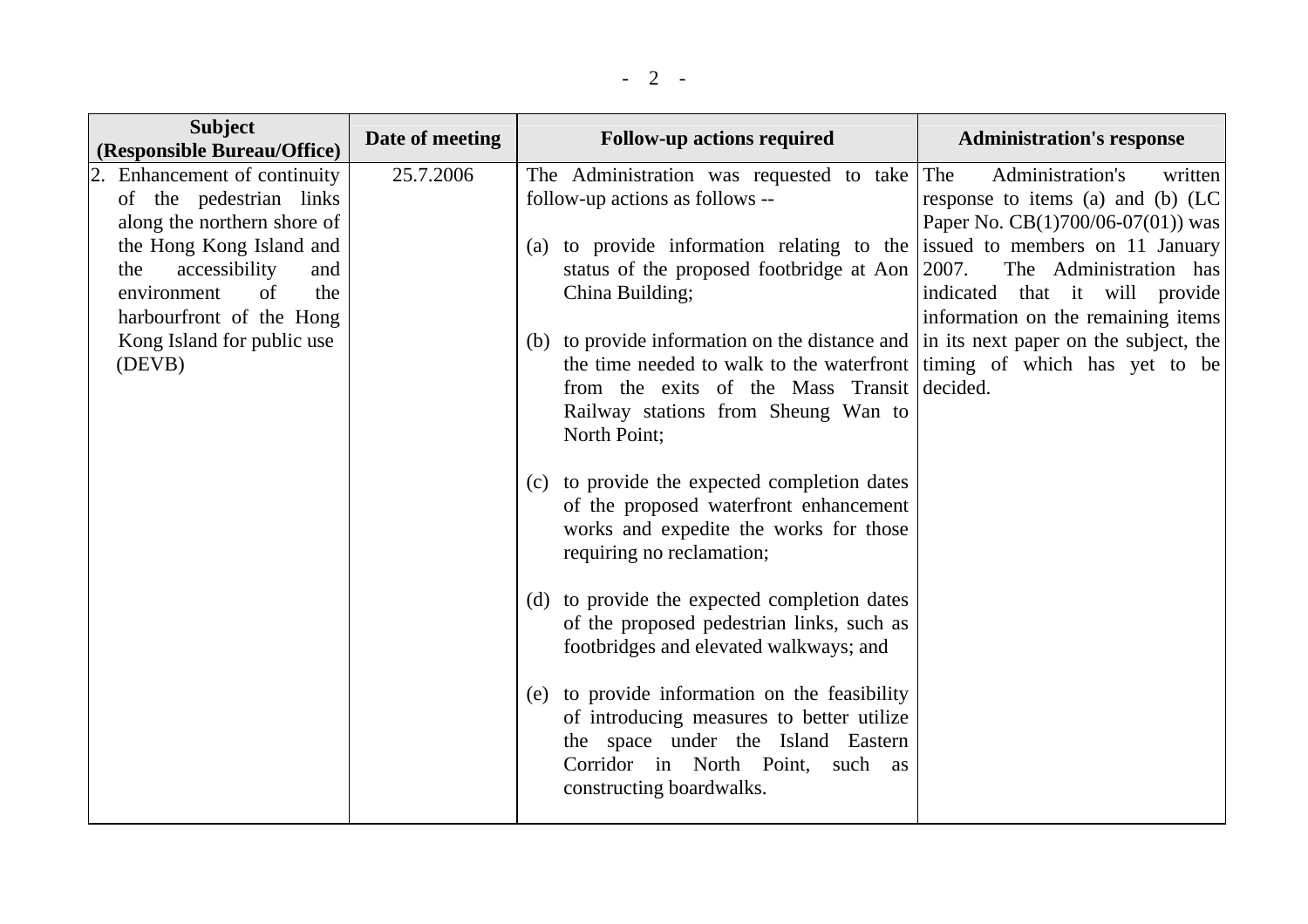| <b>Subject</b><br>(Responsible Bureau/Office)                                                                                                                                           | Date of meeting | <b>Follow-up actions required</b>                                                                                                                                                                                                                                                                                                                                                                                                                                                                                                                                                      | <b>Administration's response</b> |
|-----------------------------------------------------------------------------------------------------------------------------------------------------------------------------------------|-----------------|----------------------------------------------------------------------------------------------------------------------------------------------------------------------------------------------------------------------------------------------------------------------------------------------------------------------------------------------------------------------------------------------------------------------------------------------------------------------------------------------------------------------------------------------------------------------------------------|----------------------------------|
| 3. Wan Chai Development<br>Review<br>$\mathbf{I}$<br>Phase<br>Outline<br>Recommended<br>Development Plan<br>and<br>proposed amendments to<br>relevant Outline Zoning<br>Plans<br>(DEVB) | 29.5.2007       | The Administration was requested to provide Administration's response awaited.<br>the following information --<br>(a) the number of "Other Specified Uses"<br>had<br>been rezoned for<br>that<br>sites<br>commercial use over the past 5 to 10<br>years; and<br>(b) the amount of consultancy fees paid to<br>Maunsell Consultants Asia Limited for<br>undertaking<br>various<br>Government<br>consultancy projects over the past 10<br>years and the consultancy fees it would<br>receive in future if the projects in relation<br>to Wan Chai Development Phase II were<br>approved. |                                  |
| 4. Revised Concept Plan for<br>Lantau<br>(DEVB)                                                                                                                                         | 4.6.2007        | The Administration agreed to confirm in Administration's response awaited.<br>writing the amount of private land included in<br>the existing and proposed conservation zones<br>under the Revised Concept Plan for Lantau<br>and that the existing interests and rights of<br>owners of private land as stipulated in the land<br>leases would not be affected when their land<br>was within areas designated for nature<br>conservation purposes.                                                                                                                                     |                                  |